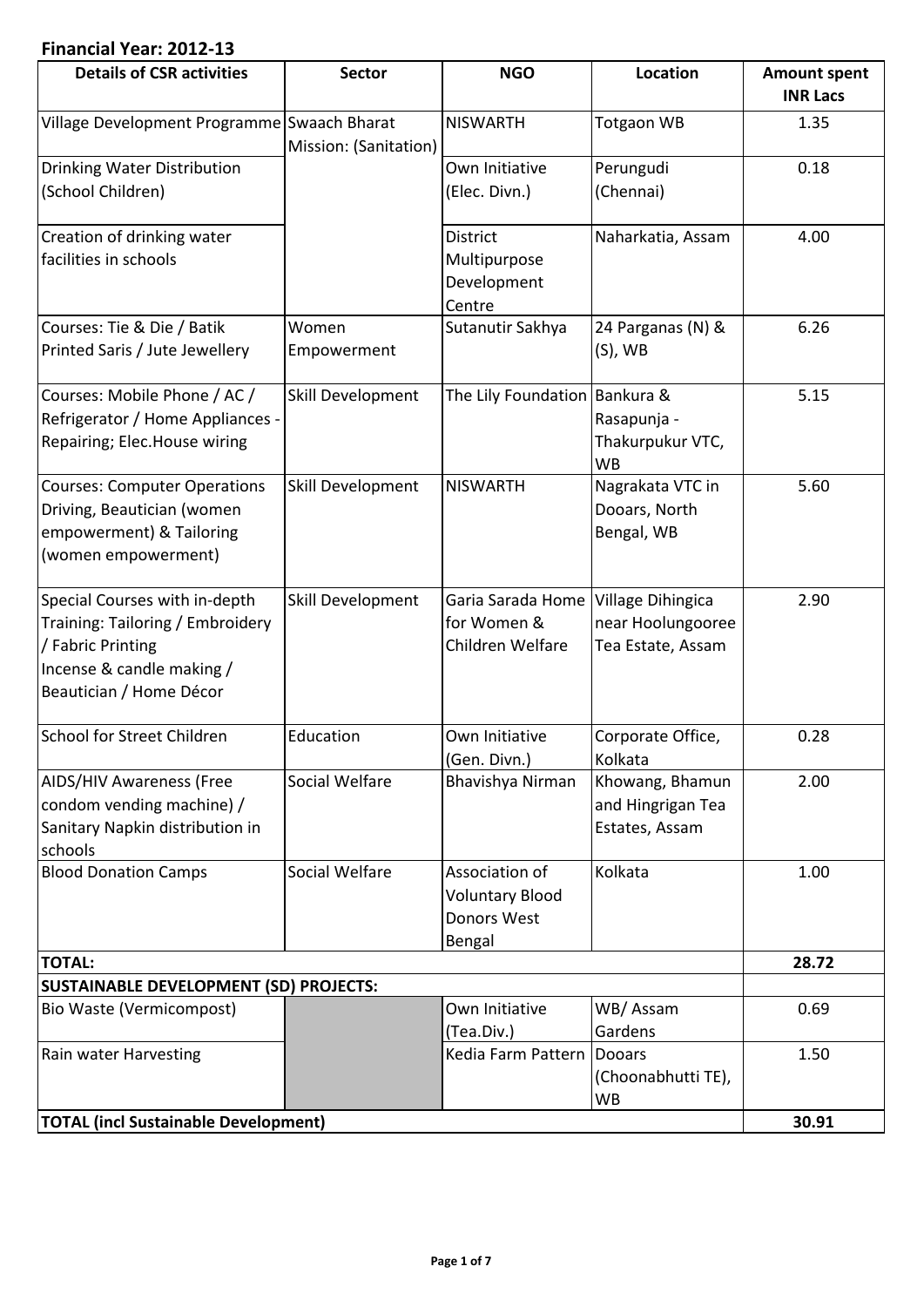### **Financial Year: 2013-14**

| <b>Details of CSR activities</b>                                                                                                               | <b>Sector</b>                       | <b>NGO</b>                                                        | Location                                        | <b>Amount spent</b><br><b>INR Lacs</b> |
|------------------------------------------------------------------------------------------------------------------------------------------------|-------------------------------------|-------------------------------------------------------------------|-------------------------------------------------|----------------------------------------|
| <b>Drinking Water Distribution</b>                                                                                                             | Swaach Bharat                       | Own Initiative                                                    | Perungudi                                       | 0.24                                   |
| (School Children)                                                                                                                              | Mission: (Sanitation) (Elec. Divn.) |                                                                   | (Chennai)                                       |                                        |
| Courses: Tie & Die / Batik<br>Printed Saris / Jute Jewellery                                                                                   | Skill Development                   | Sutanutir Sakhya                                                  | 24 Parganas (N) &<br>$(S)$ , WB                 | 6.62                                   |
| Courses: Mobile Phone / AC /<br>Refrigerator / Home Appliances -<br>Repairing; Elec.House wiring                                               | Skill Development                   | The Lily Foundation Bankura &                                     | Rasapunja -<br>Thakurpukur VTC.<br><b>WB</b>    | 6.13                                   |
| <b>Courses: Computer Operations</b><br>Driving, Beautician (women<br>empowerment) & Tailoring<br>(women empowerment)                           | Skill Development                   | <b>NISWARTH</b>                                                   | Nagrakata VTC in<br>Dooars, North<br>Bengal, WB | 6.93                                   |
| Special Courses with in-depth<br>Training: Tailoring / Embroidery<br>/ Fabric Printing<br>Incense & candle making /<br>Beautician / Home Décor | Skill Development                   | Garia Sarada Home Assam<br>for Women &<br>Children Welfare        |                                                 | 3.24                                   |
| <b>School for Street Children</b>                                                                                                              | Education                           | Own Initiative<br>(Gen. Divn.)                                    | Corporate Office,<br>Kolkata, WB                | 0.69                                   |
| Supporting students with<br><b>Cerebral Palsy</b>                                                                                              | Education                           | Indian Institute of<br>Cerebral Palsy                             | Kolkata                                         | 8.00                                   |
| <b>Blood Donation Camps / Master</b><br>motivators diploma on blood<br>donation                                                                | Social Welfare                      | Association of<br><b>Voluntary Blood</b><br>Donors West<br>Bengal | Kolkata                                         | 0.25                                   |
| <b>TOTAL:</b>                                                                                                                                  |                                     |                                                                   |                                                 | 32.10                                  |
| <b>SUSTAINABLE DEVELOPMENT (SD) PROJECTS:</b>                                                                                                  |                                     |                                                                   |                                                 |                                        |
| Bio Waste (Vermicompost)                                                                                                                       |                                     | Own Initiative<br>(Tea.Div.)                                      | WB/Assam<br>Gardens                             | 2.50                                   |
| Aforestation                                                                                                                                   |                                     | Own Initiative<br>(Tea.Div.)                                      | Dooars (WB)                                     | 1.00                                   |
| Rain water Harvesting                                                                                                                          |                                     | Kedia Farm Pattern   Dooars                                       | (Choonabhutti TE),<br>WB                        | 1.50                                   |
| <b>TOTAL (incl Sustainable Development)</b>                                                                                                    |                                     |                                                                   |                                                 | 37.10                                  |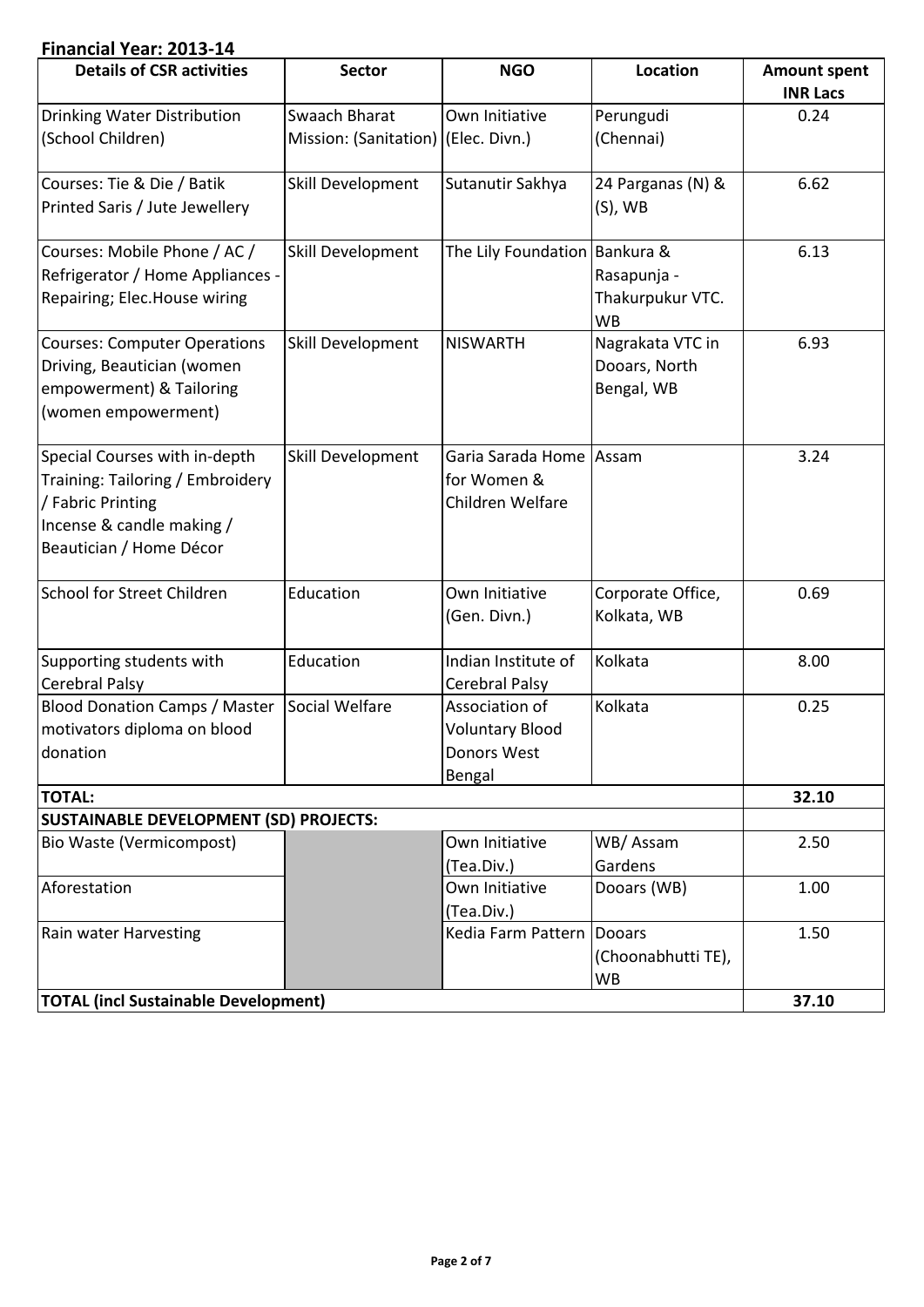## **Financial Year: 2014-15**

| <b>Details of CSR activities</b>             | <b>Sector</b>                       | <b>NGO</b>                      | Location                      | <b>Amount spent</b> |
|----------------------------------------------|-------------------------------------|---------------------------------|-------------------------------|---------------------|
|                                              |                                     |                                 |                               | <b>INR Lacs</b>     |
| <b>Village Development (Toilets &amp;</b>    | <b>Swaach Bharat</b>                | <b>NISWARTH</b>                 | Totgaon (WB)                  | 1.83                |
| Tube wells)                                  | Mission: (Sanitation)               |                                 |                               |                     |
| <b>Drinking Water Distribution</b>           | Swaach Bharat                       | Own Initiative                  | Perungudi                     | 0.3                 |
| (School Children)                            | Mission: (Sanitation) (Elec. Divn.) |                                 | (Chennai)                     |                     |
| Courses: Tie & Die / Batik                   | Skill Development                   | Sutanutir Sakhya                | 24 Parganas (N) &             | 1.87                |
| Printed Saris / Jute Jewellery               |                                     |                                 | $(S)$ , WB                    |                     |
| Courses: Mobile Phone / AC /                 | Skill Development                   | The Lily Foundation   Bankura & |                               | 5.07                |
| Refrigerator / Home Appliances -             |                                     |                                 | Rasapunja -                   |                     |
| Repairing; Elec.House wiring                 |                                     |                                 | Thakurpukur VTC,<br><b>WB</b> |                     |
| <b>Courses: Computer Operations</b>          | Skill Development                   | <b>NISWARTH</b>                 | Nagrakata VTC in              | 7.3                 |
| Driving / Beautician / Tailoring             |                                     |                                 | Dooars, North                 |                     |
|                                              |                                     |                                 | Bengal, WB                    |                     |
| Special Courses with in-depth                | Skill Development                   | Garia Sarada Home Assam         |                               | 4.84                |
| Training: Tailoring / Embroidery             |                                     | for Women &                     |                               |                     |
| / Fabric Printing                            |                                     | Children Welfare                |                               |                     |
| Incense & candle making /                    |                                     |                                 |                               |                     |
| Beautician / Home Décor                      |                                     |                                 |                               |                     |
| <b>School for Street Children</b>            | Education                           | Own Initiative                  | Corporate Office,             | 0.85                |
|                                              |                                     | (Gen. Divn.)                    | Kolkata                       |                     |
| <b>Vocational Training to Children</b>       | Education                           | Behala Bodhayan                 | Kolkata                       | 2.7                 |
| with Disability / Day Care                   |                                     |                                 |                               |                     |
| Blood Donation Camps / Master Social Welfare |                                     | Association of                  | Kolkata                       | 0.25                |
| motivators diploma on blood                  |                                     | <b>Voluntary Blood</b>          |                               |                     |
| donation                                     |                                     | Donors West                     |                               |                     |
|                                              |                                     | Bengal                          |                               |                     |
| <b>TOTAL:</b>                                |                                     |                                 |                               | 25.01               |
| SUSTAINABLE DEVELOPMENT (SD) PROJECTS:       |                                     |                                 |                               |                     |
| Bio Waste (Vermicompost)                     |                                     | Own Initiative                  | WB/Assam                      | 7.41                |
|                                              |                                     | (Tea.Div.)                      | Gardens                       |                     |
| <b>TOTAL (incl Sustainable Development)</b>  |                                     |                                 |                               | 32.42               |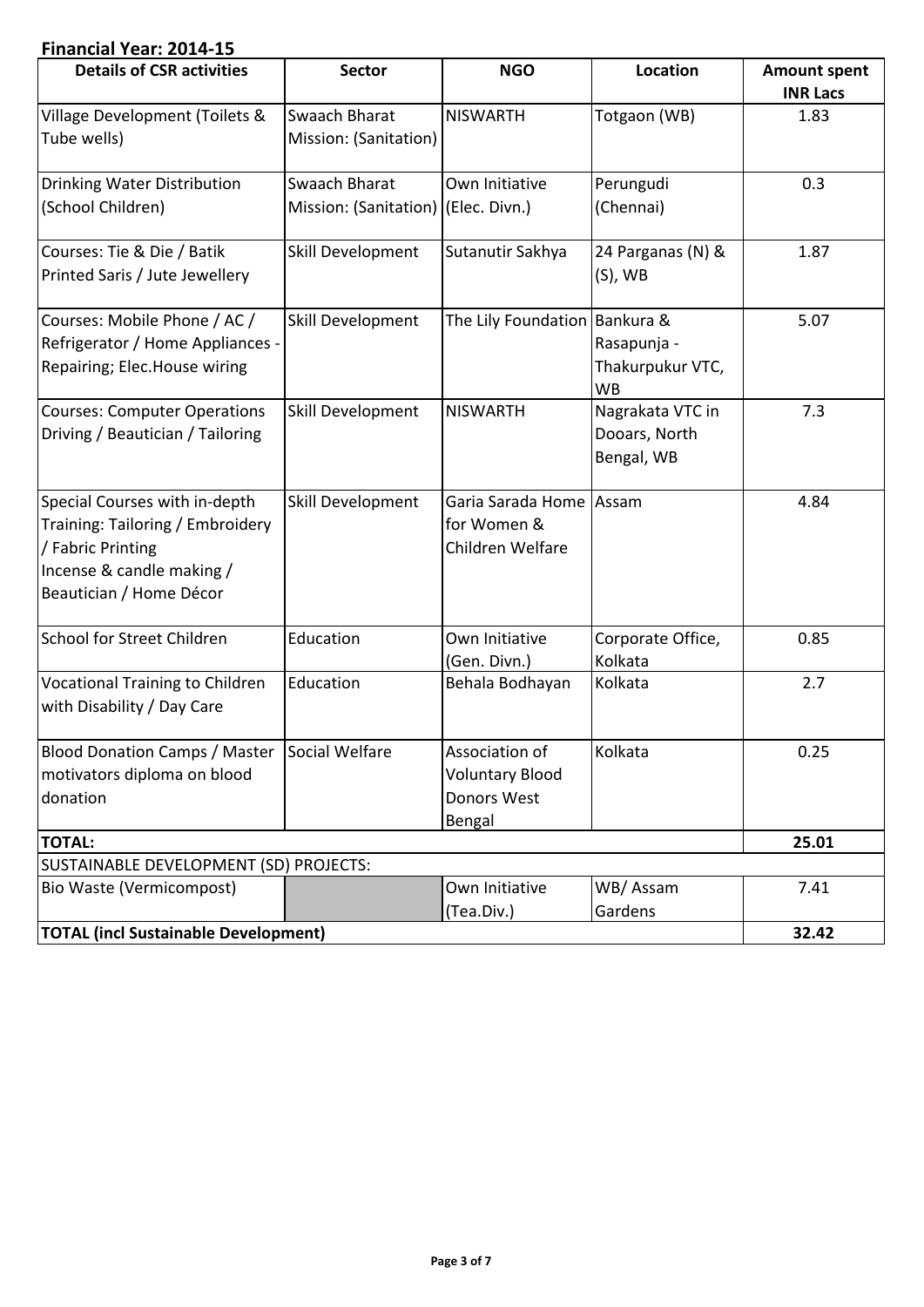### **Financial Year: 2015-16**

| <b>Details of CSR activities</b>             | <b>Sector</b>     | <b>NGO</b>                    | Location                              | <b>Amount spent</b> |
|----------------------------------------------|-------------------|-------------------------------|---------------------------------------|---------------------|
|                                              |                   |                               |                                       | <b>INR Lacs</b>     |
| <b>Drinking Water Distribution</b>           | Social Welfare    | Own Initiative                | Perungudi                             | 0.47                |
|                                              |                   | (Elec. Divn.)                 | (Chennai)                             |                     |
| School for Street Children                   | Education         | Own Initiative                | Corporate Office,                     | 0.45                |
|                                              |                   | (Gen. Divn.)                  | Kolkata                               |                     |
| <b>Blood Donation Camp</b>                   | Social Welfare    | Association of                | Kolkata                               | 0.34                |
|                                              |                   | <b>Voluntary Blood</b>        |                                       |                     |
|                                              |                   | Donors West                   |                                       |                     |
|                                              |                   | Bengal                        |                                       |                     |
| Children with Disability Day Care Education  |                   | Behala Bodhayan               | Kolkata                               | 1.13                |
| Centre (10 Children's)                       |                   |                               |                                       |                     |
|                                              |                   |                               |                                       |                     |
| Rehabilitation Programme for                 | Social Welfare    | Mukti                         | Kolkata                               | 2.04                |
| Children (14 boys)                           |                   | Rehabilitation                |                                       |                     |
|                                              |                   | Centre                        |                                       |                     |
| Village Development Programme Social Welfare |                   | <b>NISWARTH</b>               | Totgaon (WB)                          | 1.50                |
|                                              |                   |                               |                                       |                     |
| Embroidery "SRIJAN",                         | Skill Development |                               | Garia Sarada Home   Khowang TE, Assam | 2.20                |
|                                              | Programme         | for Women &                   |                                       |                     |
|                                              |                   | Children Welfare              |                                       |                     |
|                                              |                   |                               |                                       |                     |
| Incense & Candle making                      | Skill Development |                               | Garia Sarada Home Basmatia TE, Assam  | 2.07                |
| "ANJALI"                                     | Programme         | for Women &                   |                                       |                     |
|                                              |                   | Children Welfare              |                                       |                     |
|                                              |                   |                               |                                       |                     |
| <b>Vocational Training Centre</b>            | Skill Development | <b>NISWARTH</b>               | Binaguri (WB)                         | 5.39                |
| (Course: Computer, Driving,                  | Programme         |                               |                                       |                     |
| Beautician & Tailouring)                     |                   |                               |                                       |                     |
| <b>Vocational Training Centre</b>            | Skill Development | The Lily Foundation   Kolkata |                                       | 3.44                |
| (Course: Mobile, Computer,                   | Programme         |                               |                                       |                     |
| home Appliance)                              |                   |                               |                                       |                     |
| <b>TOTAL:</b>                                |                   |                               |                                       | 19.02               |
| <b>Sustainable Development (SD) Projects</b> |                   |                               |                                       |                     |
| Bio Waste (Vermicompost)                     |                   | Own Initiative                | WB/Assam                              | 1.31                |
|                                              |                   | (Tea.Div.)                    | Gardens                               |                     |
| Bio Waste (Vermicompost)                     |                   | Own Initiative                | Dooars (WB)                           | 0.90                |
|                                              |                   | (Tea.Div.)                    |                                       |                     |
| Rain Water Harvestation                      |                   | Kedia Farm Pattern   Dooars   |                                       | 12.65               |
|                                              |                   |                               | (Choonabhutti TE),                    |                     |
|                                              |                   |                               | WB                                    |                     |
| <b>TOTAL (incl Sustainable Development)</b>  |                   |                               |                                       | 33.89               |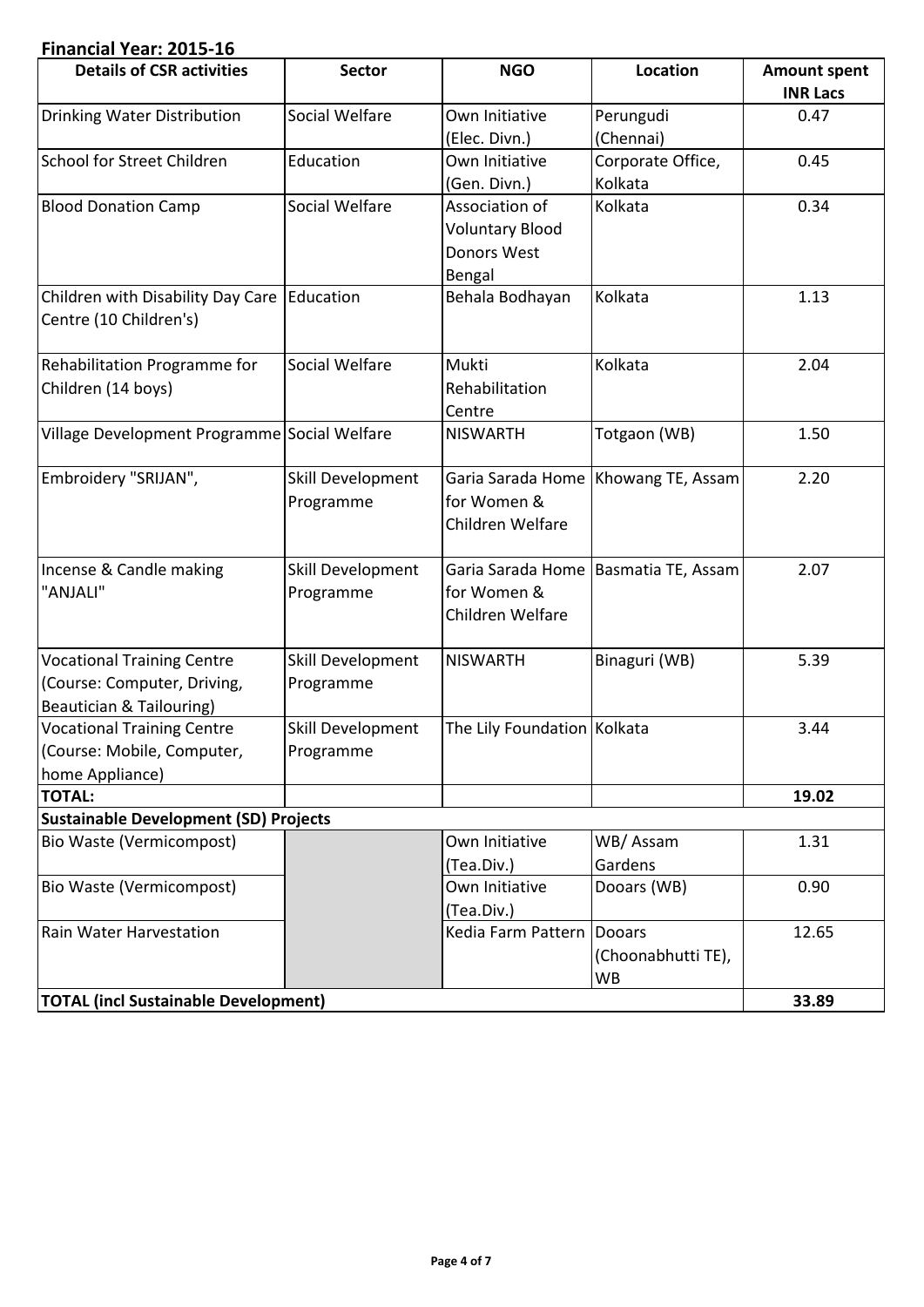## **Financial Year: 2016-17**

| <b>Details of CSR activities</b>                                                 | <b>Sector</b>                               | <b>NGO</b>                                                               | <b>Location</b>                              | <b>Amount spent</b><br><b>INR Lacs</b> |
|----------------------------------------------------------------------------------|---------------------------------------------|--------------------------------------------------------------------------|----------------------------------------------|----------------------------------------|
| School for Street Children                                                       | Education                                   | Own Initiative<br>(Gen. Divn.)                                           | Corporate Office,<br>Kolkata                 | 0.50                                   |
| Master Motivators Diploma on<br><b>Blood Donation</b>                            | Education / Social<br>Welfare               | Association of<br><b>Voluntary Blood</b><br><b>Donors West</b><br>Bengal | Kolkata                                      | 0.34                                   |
| <b>Vocational Training to Children</b><br>with disability                        | Education                                   | Behala Bodhayan                                                          | Kolkata                                      | 1.00                                   |
| Rehabilitation Programme for<br><b>Street Children</b>                           | Social Welfare                              | Mukti<br>Rehabilitation<br>Centre                                        | Kolkata                                      | 1.20                                   |
| Eye Camps / Cataract operations Social Welfare /                                 | <b>Health Care</b>                          | Lions Club of<br>Banarhat                                                | Banarhat (WB)                                | 2.50                                   |
| Village Development Programme Social Welfare /                                   | Sanitation                                  | <b>NISWARTH</b>                                                          | Totgaon (WB)                                 | 1.40                                   |
| Sanitation:<br>Toilets / Bathing Enclosure /<br><b>Water Points</b>              | Social Welfare /<br>Sanitation              | B.I.R.D.                                                                 | Majuli, Bobijan,<br>Assam                    | 7.00                                   |
| Tailouring of Ladies Garments &<br><b>Fabric Printing on Fashion</b><br>Garments | Women<br>Empowerment /<br>Skill Development | Garia Sarada Home Hingrijan &<br>for Women &<br>Children Welfare         | Bhamun TE, Assam                             | 4.24                                   |
| Mobile & Home Appliance<br>Repairing                                             | Skill Development<br>Programme              | The Lily Foundation   Bankura &                                          | Rasapunja -<br>Thakurpukur VTC,<br><b>WB</b> | 1.96                                   |
| Computer, Driving, Beautician &<br><b>Tailoring courses</b>                      | Skill Development                           | <b>NISWARTH</b>                                                          | Nagrakata VTC in<br>Dooars, WB               | 7.82                                   |
| <b>TOTAL:</b>                                                                    |                                             |                                                                          |                                              | 27.95                                  |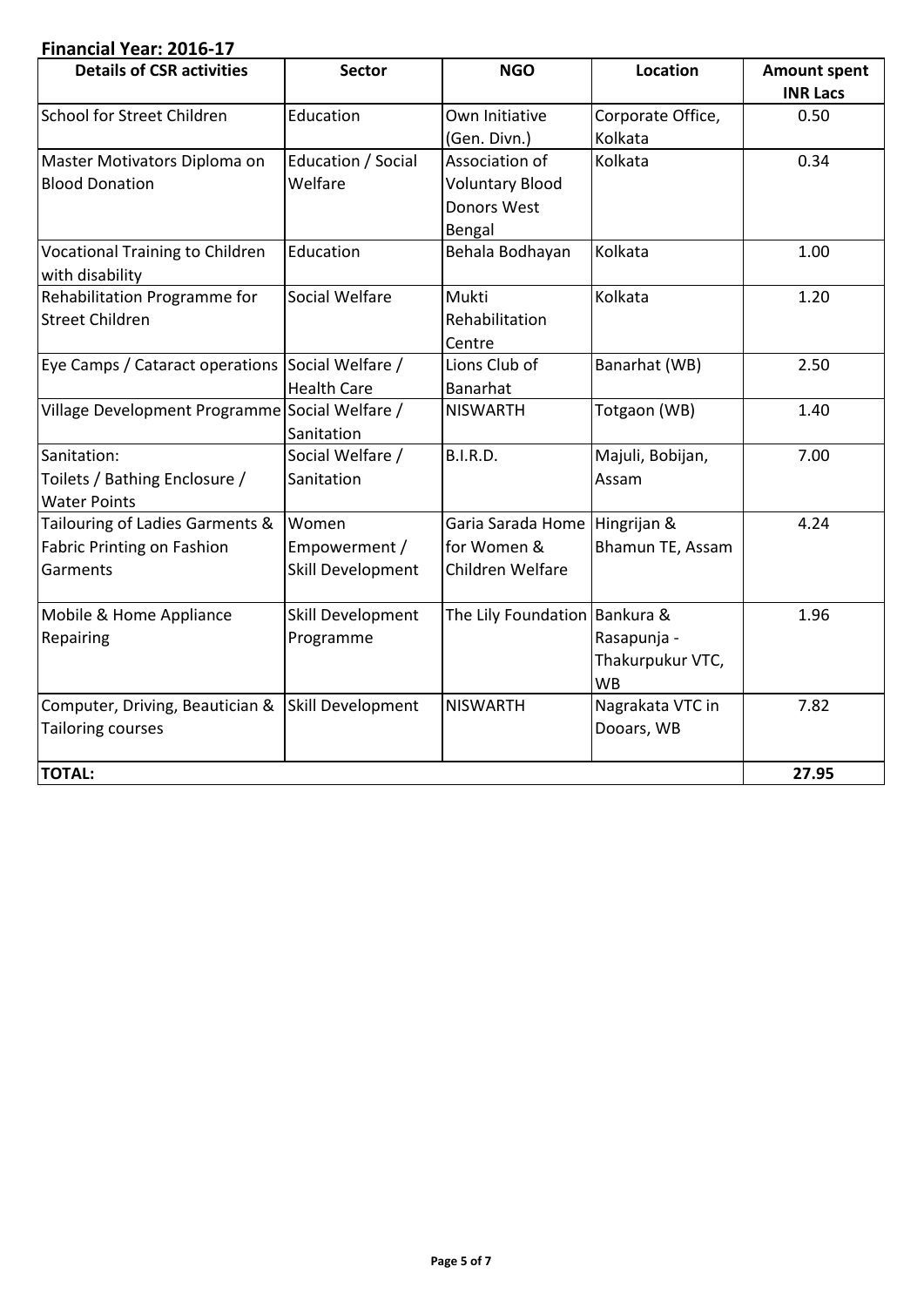# **Financial Year: 2017-18**

| <b>Details of CSR activities</b>                          | <b>Sector</b>      | <b>NGO</b>                          | Location          | <b>Amount spent</b> |
|-----------------------------------------------------------|--------------------|-------------------------------------|-------------------|---------------------|
|                                                           |                    |                                     |                   | <b>INR Lacs</b>     |
| Drinking Water distribution to                            | Social Welfare     | Own Initiative                      | Perungudi         | 0.65                |
| School Children                                           |                    | (Elec. Divn.)                       | (Chennai)         |                     |
| Sanitation:                                               | Social Welfare     | <b>B.I.R.D.</b>                     | Majuli, Bogijan,  | 5.14                |
| Toilets / Bathing Enclosure /                             | Sanitation         |                                     | Assam             |                     |
| <b>Water Points</b>                                       |                    |                                     |                   |                     |
| Computer, Driving, Beautician &                           | Skill Development  | <b>NISWARTH</b>                     | Nagrakata VTC in  | 5.83                |
| <b>Tailouring courses</b>                                 |                    |                                     | Dooars, WB        |                     |
| <b>Tailouring of Ladies Garments</b>                      | Women              | Garia Sarada Home Tinkong TE, Assam |                   | 2.00                |
|                                                           | Empowerment /      | for Women &                         |                   |                     |
|                                                           | Skill Development  | Children Welfare                    |                   |                     |
| Residential (3 months) course on Women                    |                    | Disha                               | Moran, Assam      | 1.50                |
| Weaving, Tailoring & Embroidery Empowerment /             |                    |                                     |                   |                     |
| for under priviledged girls                               | Skill Development  |                                     |                   |                     |
| <b>School for Street Children</b>                         | Education          | Own Initiative                      | Corporate Office, | 0.04                |
|                                                           |                    | (Gen. Divn.)                        | Kolkata           |                     |
| <b>Vocational Training to Children</b><br>with Disability | Education          | Behala Bodhayan                     | Kolkata           | 0.50                |
| Rehabilitation Programme for                              | Social Welfare /   | Mukti                               | Kolkata           | 0.80                |
| <b>Street Children</b>                                    | Education          | Rehabilitation                      |                   |                     |
|                                                           |                    | Centre                              |                   |                     |
| Eye Camps / Cataract Operations Social Welfare /          |                    | Lions Club of                       | Banarhat (WB)     | 1.50                |
|                                                           | <b>Health Care</b> | Banarhat                            |                   |                     |
| Financial support towards                                 | Social Welfare /   | <b>Grameen Sneh</b>                 | Bihar             | 1.00                |
| establishment of Sneh Cancer                              | <b>Health Care</b> | Foundation                          |                   |                     |
| awareness, early detection &                              |                    |                                     |                   |                     |
| counsellimg centre                                        |                    |                                     |                   |                     |
|                                                           |                    |                                     |                   |                     |
| <b>TOTAL:</b>                                             |                    |                                     |                   | 18.96               |

#### **Financial Year: 2018-19**

| <b>Details of CSR activities</b> | <b>Sector</b>                   | <b>NGO</b>       | Location          | <b>Amount spent</b> |
|----------------------------------|---------------------------------|------------------|-------------------|---------------------|
|                                  |                                 |                  |                   | <b>INR Lacs</b>     |
| Constructed 4 Toilet Complexes   | Sanitation (Swach               | Dakshin Dinajpur | Aspirational      | 6.17                |
| (with 2 Urinals & 1 WC) along    | <b>Bharat Mission)</b>          | Deshbandhu Rural | District: Dakshin |                     |
| with installation of submersible |                                 | Development      | Dinajpur (WB)     |                     |
| pumps for safe Drinking Water in |                                 | Society          |                   |                     |
| 4 Schools in Dakshin Dinajpur    |                                 |                  |                   |                     |
|                                  |                                 |                  |                   |                     |
|                                  |                                 |                  |                   |                     |
| Drinking Water distribution to   | <b>Health Care</b>              | Own Initiative   | Perungudi         | 0.68                |
| School Children                  |                                 | (Elec. Divn.)    | (Chennai)         |                     |
| Ladies Garments & Modern         | Livelihood                      | Dakshin Dinajpur | Banarhat Town, in | 2.44                |
| Design Training Course           | (Women                          | Deshbandhu Rural | Dooars, WB        |                     |
|                                  | Empowerment - Skill Development |                  |                   |                     |
|                                  | Development)                    | Society          |                   |                     |
|                                  |                                 |                  |                   |                     |
|                                  |                                 |                  |                   |                     |
| <b>TOTAL:</b>                    |                                 |                  |                   | 9.29                |